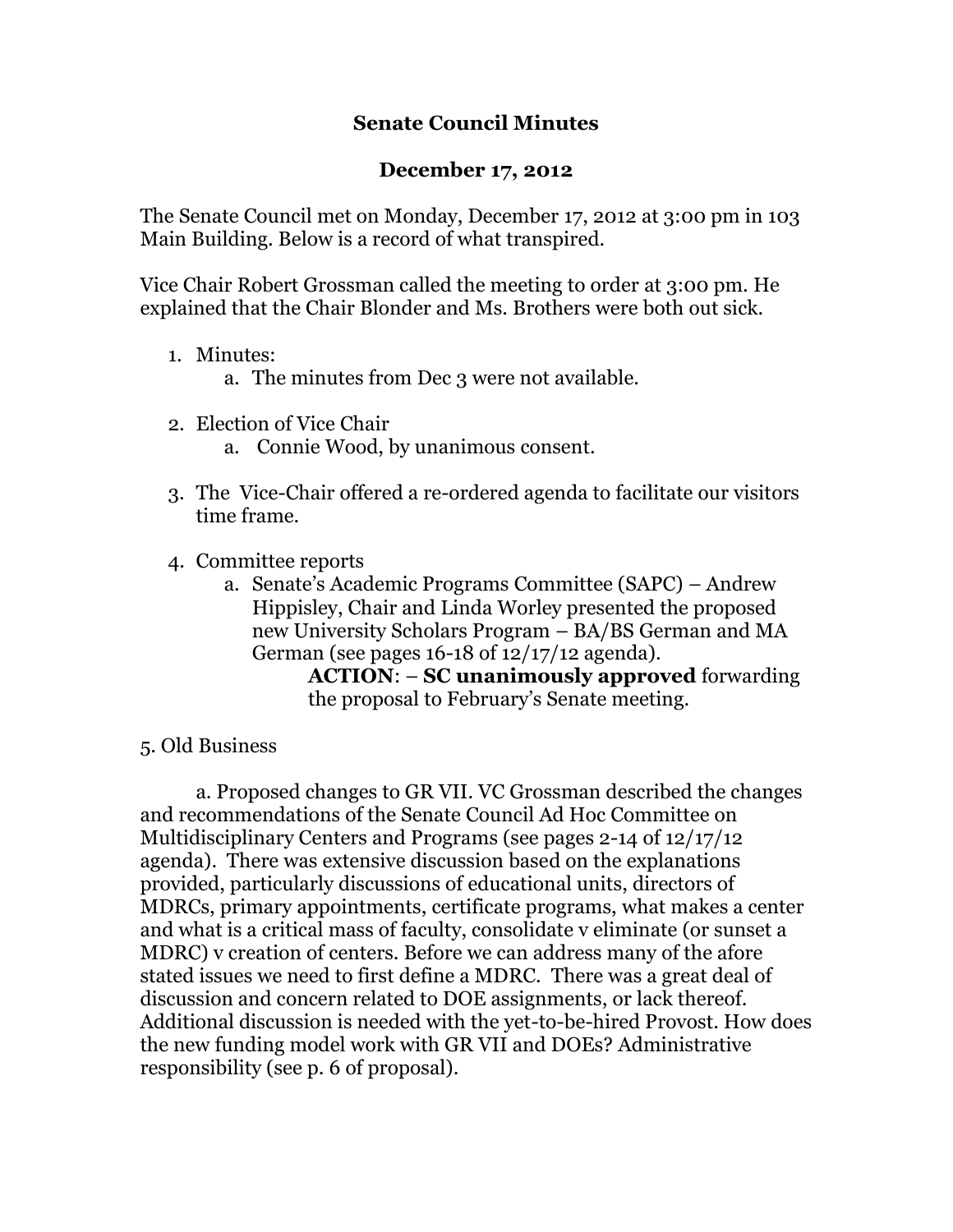Richard suggested that it go to the regs committee and then to the Senate.

**ACTION:** Motion from SC: Gail moved that the SC accept the report and move it to the Regs committee. Katherine seconded. Friendly amendment from Greg that we thank and commend the committee and dissolve the ad hoc committee at this time. **Unanimous approval.**

Additional discussion in January, this gives the regs committee approval to address and then return for discussion prior to taking to full Senate.

> b. Revised language for draft policy on SACSCOC Standards for Increased Stringency (see Academic Rigor, p. 15 of 12/17/12 agenda).

**ACTION:** Motion from SACSCOC approved unanimously.

6. Proposal to establish Faculty Advisory Committee for Undergraduate Scholarships: Pat Whitlow, Director of External Scholarships (see p. 19 of 12/17/12 agenda).

Pat brought forward the need to recruit faculty members to serve on many committees and is requesting that UG faculty have a committee similar to the Graduate faculty committee (the Graduate Council Committee on Fellowships and Traineeships).

The SC is in support of having an UG committee but needs additional information prior to making a recommendation. **ACTION:** The SC asks Sheila to discover the process of how the Graduate Council appoints faculty to the Graduate Council Committee on Fellowships and Traineeships in an effort to have a similar process for a Faculty Advisory Committee for Undergraduate Scholarships.

7. UAB Discussion – Joe Fink, Chair.

Discussion related to student academic rights and how the student labels his/her appeal. Cases of academic offenses are dealt with separately. Can the Senate establish boundaries/limitations? What is in the Senate rules? How can legal counsel help UAB? Can legal counsel develop a training program to help faculty understand? How can the GRs be made more clear for both students and faculty? UAB needs to know pitfalls that exist between the current GRs. The